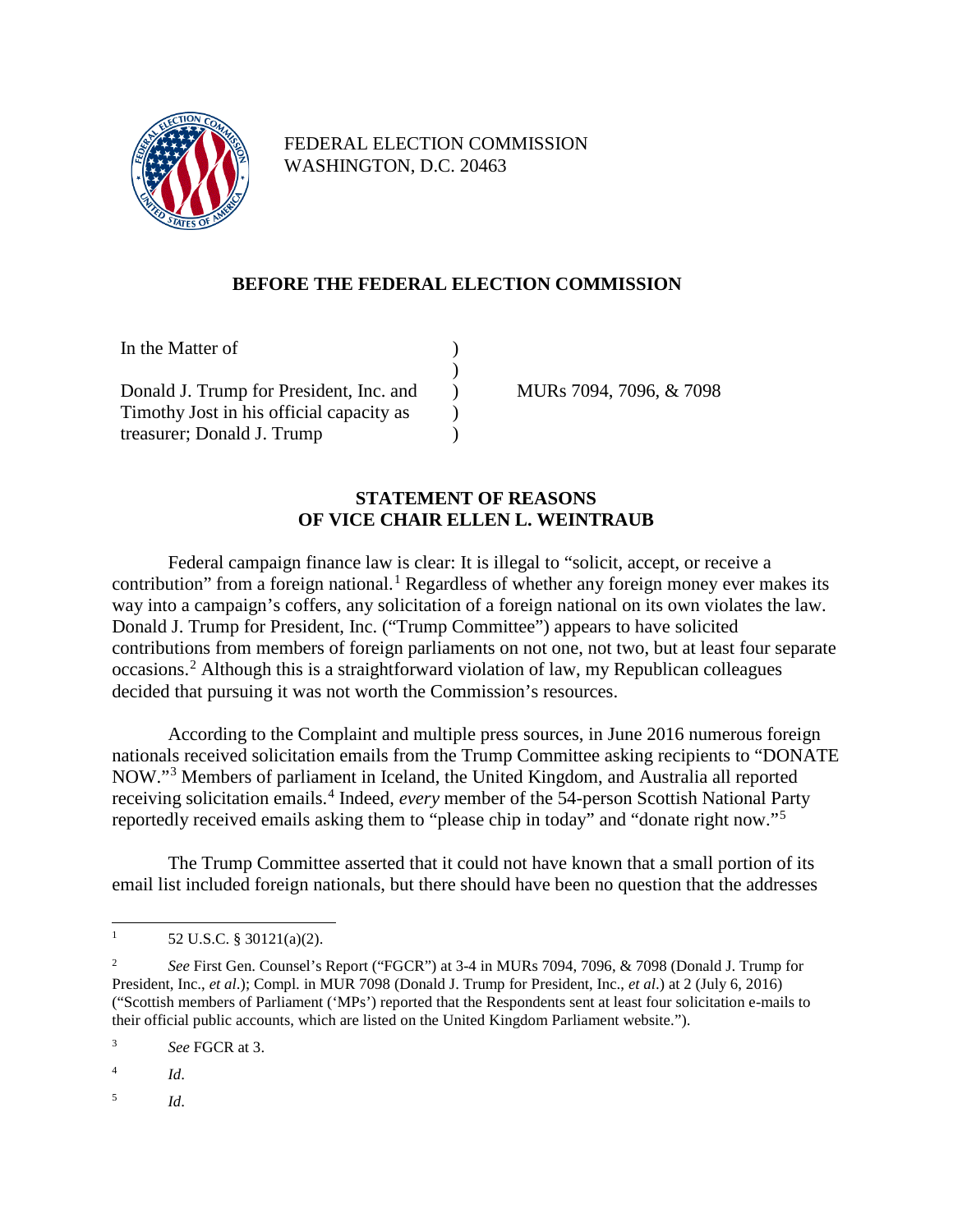belonged not just to foreign domains, but to foreign government officials, at domains including @parliament.uk and @parliament.scot, among others.<sup>[6](#page-1-0)</sup> And, even after the media began covering news that the campaign solicited foreign nationals in June 2016, the campaign *continued* to solicit foreign nationals as late as July 12, 2016.<sup>[7](#page-1-1)</sup> It defies reality to suggest campaign officials were not on notice of the foreign solicitations when all they had to do was open a newspaper. Yet they appear to have done nothing to correct the problem.

Given the evidence in the record, it is no surprise that the Commission's Office of General Counsel ("OGC") recommended finding reason to believe that the Trump Committee violated the law by knowingly soliciting contributions from foreign nationals.<sup>[8](#page-1-2)</sup> It's a pretty openand-shut case. I agreed with that recommendation, and moved to direct OGC to conduct an investigation.<sup>[9](#page-1-3)</sup> While the evidence was clear that the Trump Committee had illegally solicited foreign nationals, several important questions remained: the number of solicitations the campaign sent to foreign nationals, whether the campaign received any contributions from foreign nationals as a result of the solicitations, and how exactly the email addresses of members of foreign parliaments came to be on the campaign's email lists. No political list broker would have had such addresses on its lists. An investigation would have allowed Commission attorneys to answer these important questions.

My Republican colleagues, however, rejected counsel's recommendation. They instead moved to dismiss the allegations.<sup>[10](#page-1-4)</sup> At a time when American elections are under a serious threat of foreign influence, these colleagues believed it was not worth pursuing allegations that the Trump Committee illegally solicited contributions from foreign nationals. And unless the full D.C. Circuit overturns the recent decision by Judges Randolph and Kavanaugh eviscerating complainants' right to seek judicial recourse, $11$  the Republican Commissioners will be able to render their obstruction unreviewable by invoking the new magic words "prosecutorial discretion."[12](#page-1-6)

This is not an isolated matter. The Republican Commissioners do not appear inclined to pursue other apparent violations by the Trump Committee. The very same day they blocked the Commission from pursuing this matter, they also voted against counsel's recommendation to investigate whether Paul Manafort, as an agent of the Trump Committee, illegally solicited

<span id="page-1-4"></span><sup>10</sup> *Id*.

<span id="page-1-5"></span><sup>11</sup> *CREW v. FEC*, No. 17-5049, 2018 WL 2993249 (D.C. Cir. June 15, 2018).

<span id="page-1-0"></span><sup>6</sup> *See id*. at 4.

<span id="page-1-1"></span> $^7$  *Id.* 

<span id="page-1-2"></span><sup>&</sup>lt;sup>8</sup> *Id.* at 10. "Reason to believe" is a threshold determination that does not itself establish that the law has been violated. On the contrary, the Commission has stated that it will find reason to believe "in cases where the available evidence in the matter is at least sufficient to warrant conducting an investigation, and where the seriousness of the alleged violation warrants either further investigation or immediate conciliation." *See* 72 F.R. 12545, [Statement of](https://www.gpo.gov/fdsys/pkg/FR-2007-03-16/pdf/E7-4868.pdf)  [Policy Regarding Commission Action in Matters at the Initial Stage in the Enforcement Process](https://www.gpo.gov/fdsys/pkg/FR-2007-03-16/pdf/E7-4868.pdf) (Mar. 16, 2007).

<span id="page-1-3"></span><sup>9</sup> *See* Certification in MURs 7094, 7096, & 7098 (Donald J. Trump for President, Inc., *et al*.), dated July 31, 2018.

<span id="page-1-6"></span><sup>12</sup> *See* [Statement of Vice Chair Ellen L. Weintraub on the D.C. Circuit's Decision in](https://www.fec.gov/resources/cms-content/documents/2018-06-22_ELW_statement_re_CREWvFEC-CHGO.pdf) *CREW v. FEC*, dated June 22, 2018.